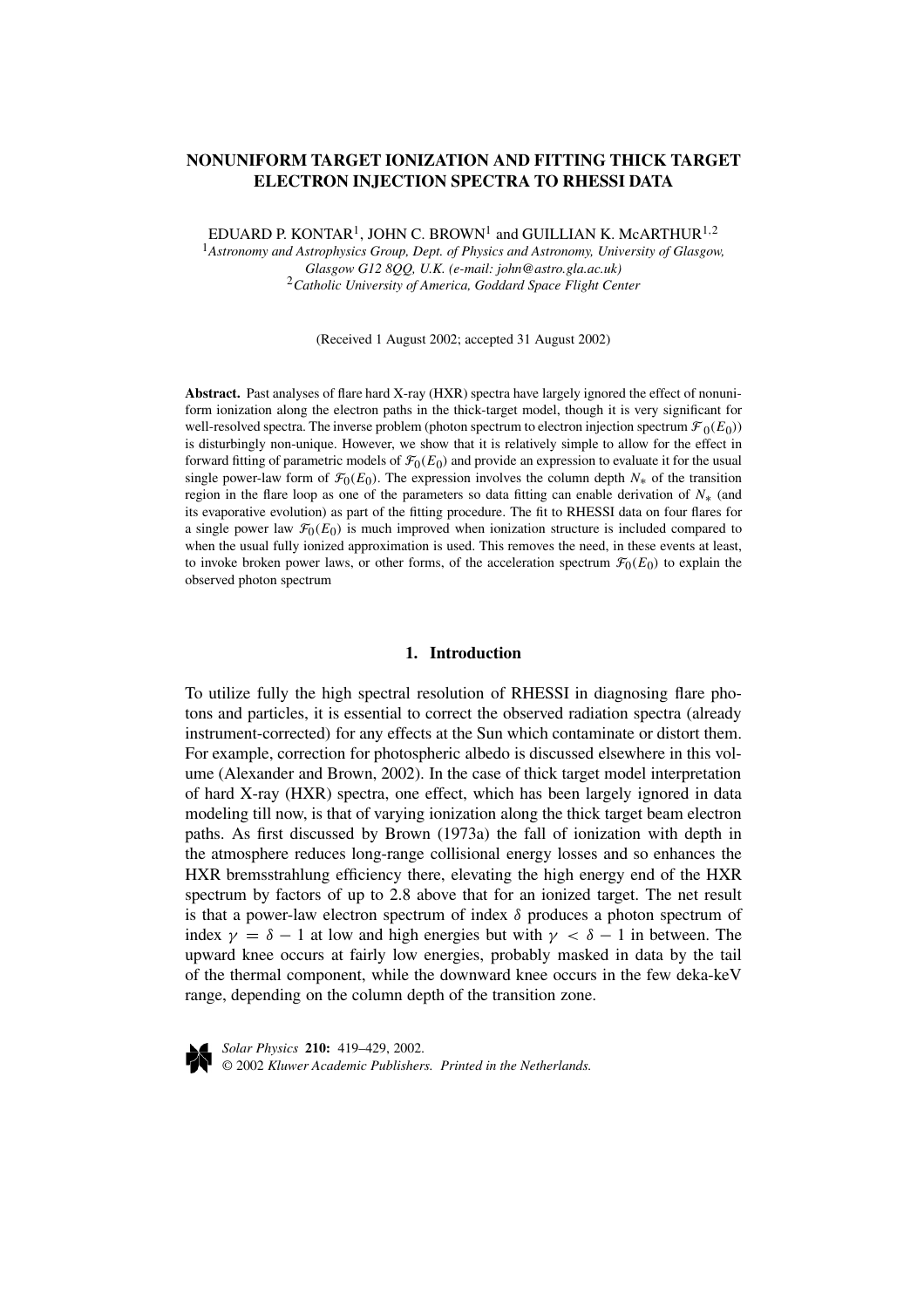The inverse problem of determining the electron 'injection' spectrum  $\mathcal{F}_0(E_0)$ from the HXR spectrum was solved analytically by Brown (1971) for the Bethe-Heitler cross-section, and by Brown and Emslie (1988) for the Kramer's crosssection, and numerically by a variety of approaches (see references in Emslie, Barrett, and Brown, 2001) but only for a uniformly ionized target. Brown *et al.* (1998) finally addressed the inverse problem (using the Kramer's cross-section) for the case of non-uniform ionization and showed the inversion to be not only unstable but non-unique (cf., also Piana *et al.*, 2000). As yet no systematic way to deal with the non-uniqueness has been found, though normal regularisation techniques to deal with the usual instability to noise (Craig and Brown, 1986) do help to suppress it (McArthur, 2000). The mathematical issues involved make this inverse problem rather inaccessible to many users of RHESSI spectral data, despite the fact that the important effect of ionization variation should be included in their modeling to get dependable results. However, many such modelers will be happy to proceed by forward fitting of models of  $\mathcal{F}_0(E_0)$  to the HXR spectral data  $I(\varepsilon)$  rather than trying to invert the latter to derive  $\mathcal{F}_0(E_0)$ . This forward approach is satisfactory in that a model of  $\mathcal{F}_0(E_0)$  predicts a definite  $I(\varepsilon)$  and can be parametrically adjusted to best fit the data (though other  $\mathcal{F}_0(E_0)$  may also fit it within the data noise). In this paper we therefore revisit the work of Brown *et al.* (1998), expressing it purely in terms of the forward problem and obtaining expressions we feel will be very useful for thick target modelers of RHESSI data. We also examine whether its inclusion improves the fit to data of photon spectra predicted for single power-law electron injection spectra  $\mathcal{F}_0(E_0)$ .

### **2. Thick-Target Spectrum for Nonuniform Target Ionisation**

We will denote the electron injection spectrum by  $\mathcal{F}_0(E_0)$  (electrons s<sup>-1</sup> per unit injection energy  $E_0$ ) and the emitted bremsstrahlung HXR spectrum at the Sun by *I*( $\varepsilon$ ) (photons s<sup>-1</sup> per unit photon energy  $\varepsilon$ ). Following Brown *et al.* (1998) we treat the electron propagation as 1-D and ignore trapping, relativistic, and directivity effects. The bremsstrahlung cross-section differential in *ε*,

$$
Q(\varepsilon, E) = Q_0 \frac{q(\varepsilon, E)}{\varepsilon E},\tag{1}
$$

vields for the Kramer's approximation  $q = 1$ 

$$
J(\varepsilon) = \frac{Q_0}{K'\varepsilon} \int_{\varepsilon}^{\infty} \int_{E}^{\infty} \frac{\mathcal{F}_0(E_0) \, dE_0 \, dE}{\lambda + x((E_0^2 - E^2)/2K')} \tag{2}
$$

where  $K' = 2\pi e^4 \Lambda$ ,  $\Lambda = \Lambda_{ee} - \Lambda_{eH}$  and  $\lambda = \Lambda_{eH}/\Lambda$  (numerically  $\Lambda_{ee} = 20$ ,  $\Lambda_{eH}$  = 7.1 so  $\Lambda$  = 12.9 and  $\lambda = \lambda_{eH}/\Lambda \simeq 0.55$ ). *x(M)* is the atmospheric ionization at the ionization weighted target column density variable *M* (cm<sup>-2</sup>) defined in Section 2 of Brown *et al.* (1998).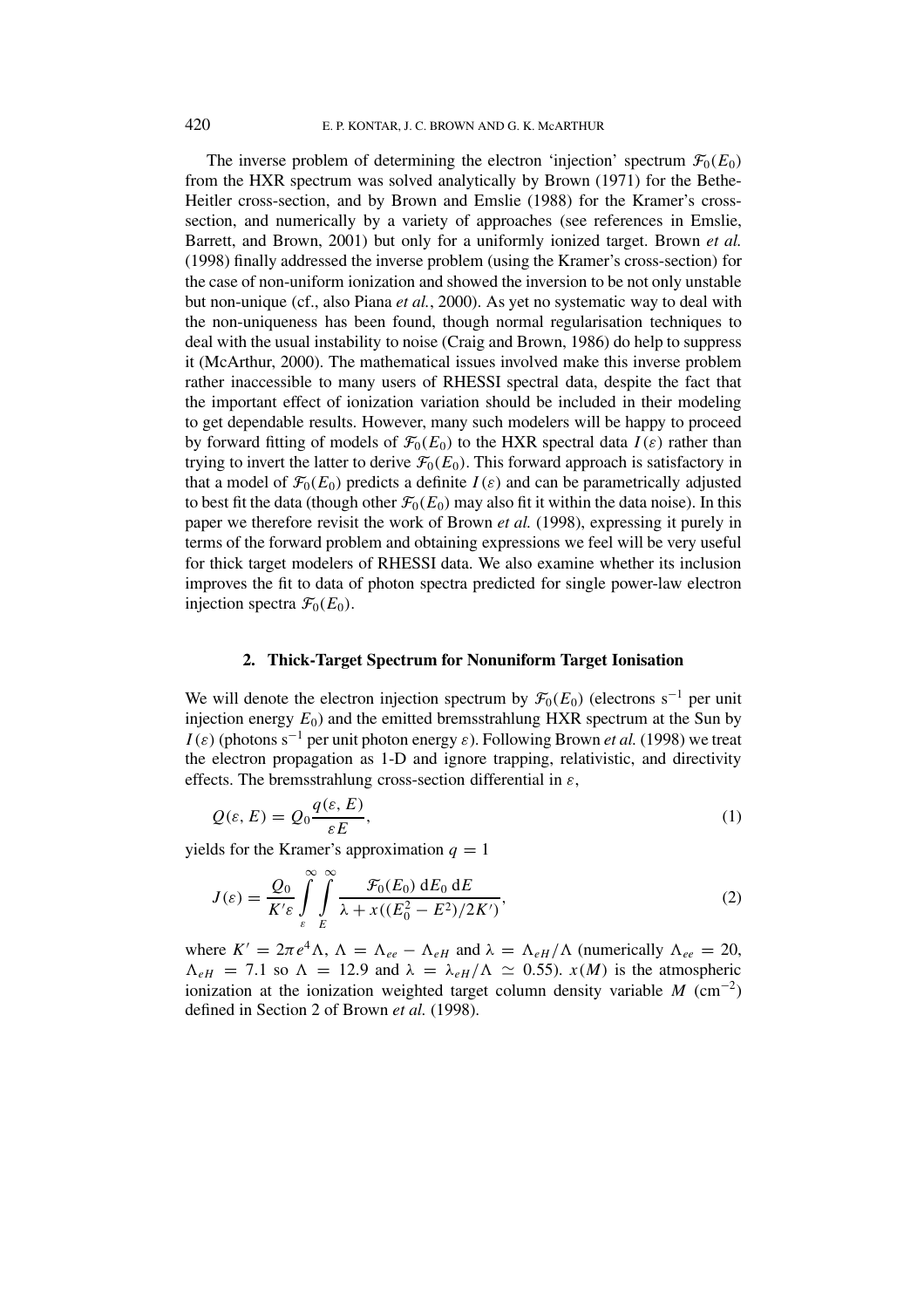*x* changes from 1 to near 0 over a small spatial range on the Sun and the change is even more abrupt in column density range. So, following Brown *et al.* (1998), we approximate  $x(M)$  as a step function at depth  $M_*$ 

$$
x(M) = \begin{cases} 1, & M < M_*, \\ 0, & M > M_*, \end{cases}
$$
 (3)

for which Equation (2) becomes, with 'nonuni' denoting non-uniform target,

$$
J(\varepsilon)_{\text{nonuni}} = \frac{Q_0}{(\lambda+1)K'\varepsilon} \int_{\varepsilon}^{\infty} \left[ \int_{E}^{(E^2+2K'M_*)^{1/2}} \mathcal{F}_0(E_0) \, dE_0 + \frac{\lambda+1}{\lambda} \int_{(E^2+2K'M_*)^{1/2}}^{\infty} \mathcal{F}_0(E_0) \, dE_0 \right] dE.
$$
 (4)

The limiting case of a uniformly ionized target corresponds to letting  $M_* \to \infty$ here or, with "uni" denoting uniform target,

$$
J_{\text{uni}}(\varepsilon) = \frac{Q_0}{K\varepsilon} \int_{\varepsilon}^{\infty} \int_{E}^{\infty} \mathcal{F}_0(E_0) \, dE_0 \, dE,\tag{5}
$$

where  $K = 2\pi e^4 \Lambda_{ee}$ .

For any model of  $\mathcal{F}_0(E_0)$  one wants to test against data, Equation (4) can be used to compute  $J(\varepsilon)$  allowing for the nonuniform ionization effect (as compared to Equation (5)) and the parameters of  $\mathcal{F}_0(E_0)$  adjusted to find the best fit. Note that in doing so one must either specify the depth *M*<sup>∗</sup> of the ionization step (transition region) or regard it as a free parameter to be found as a part of the fitting procedure as was done for *Yokhoh* data by McArthur (2000). This can provide a method of studying changes in  $M_*$  due to evaporation as the flare proceeds and, for example, seeing if evolution of *M*<sup>∗</sup> is in line with the evaporation rate expected from electron beam heating as first estimated by Brown (1973b) and more precisely studied using various hydrodynamic codes (see, e.g., Aschwanden, 2002).

Note that in the analysis here we have ignored the contribution to the observed  $J(\varepsilon)$  of the photospheric albedo  $A(\varepsilon)$ . The 'reflection' of HXRs in the lower atmosphere leads to a modified observed flux  $J_{obs}(\varepsilon) = J_{flare}(\varepsilon)(1 + A(\varepsilon))$ , where *A(ε)* is the integrated reflection coefficient. Note that  $A(\varepsilon)$  is somewhat dependent on flare position and as a result should demonstrate center to limb variation, while we are interested in general properties of  $J(\varepsilon)$  common to all the flares selected. Moreover, the value of the coefficient *A* never exceeds about 0.5 so the correction factor is small compared with the ionization effect on energy losses and hence on  $J(\varepsilon)$ . Therefore, while the effect of albedo should be included in future work, its effect on forward model fitting is less important than ionization for the thick-target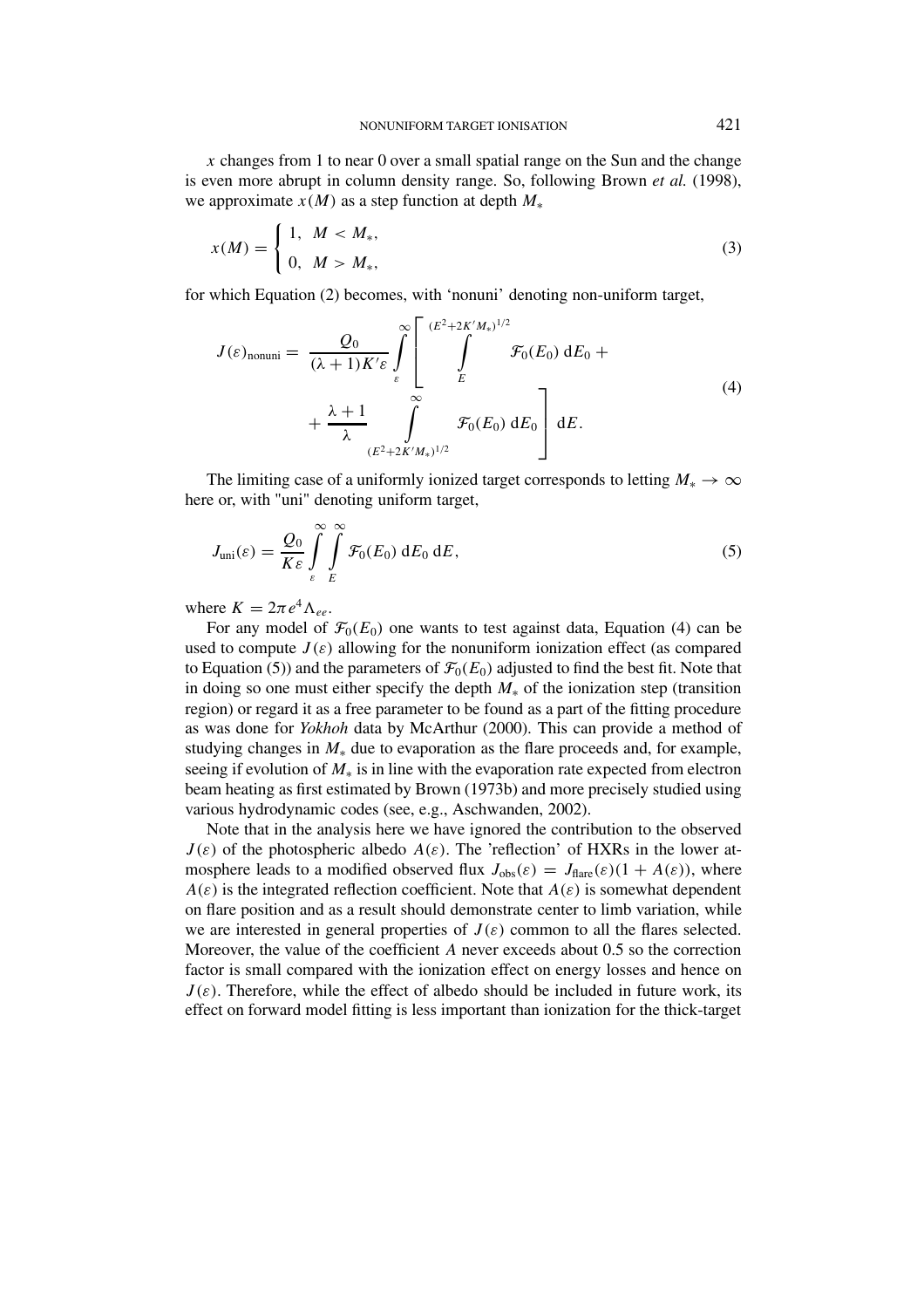situation. On the other hand, in the problem of inversion of  $J(\varepsilon)$  to infer  $\mathcal{F}_0(E_0)$ the solution involves derivatives of the albedo  $A(\varepsilon)$  as a function of energy and can also be important (Alexander and Brown, 2002).

# **3.** Effect of Ionisation Structure on  $J(\varepsilon)$  for Single Power-Law  $\mathcal{F}_0(E_0)$

Here we consider the form of  $J_{\text{nonuni}}(\varepsilon)$  given by Equation (4) (and also  $J_{\text{uni}}(\varepsilon)$ by Equation (5) for comparison) for the commonly used single power-law form of electron injection spectrum  $\mathcal{F}_0(E_0)$ . In doing so we replace  $M_*$  by  $E_* = (2K'M_*)^{1/2}$ , the transition zone 'stopping energy'.

3.1. POWER-LAW  $\mathcal{F}_0(E_0)$ 

Writing

$$
\mathcal{F}_0(E_0) = (\delta - 1) \frac{\mathcal{F}_1}{E_1} (E_0 / E_1)^{-\delta} \tag{6}
$$

where  $\mathcal{F}_1$  is the total injection rate (s<sup>-1</sup>) above  $E_0 = E_1$ , results, after one integration, in

$$
J(\varepsilon)_{\text{nonuni}} = \frac{Q_0 \mathcal{F}_1}{(\lambda + 1)K'\varepsilon} \int_{\varepsilon}^{\infty} \left[ \left( \frac{E}{E_1} \right)^{-\delta + 1} + \frac{1}{\lambda} \left( \frac{E^2 + E_*^2}{E_1^2} \right)^{(-\delta + 1)/2} \right] dE
$$
  
= 
$$
\frac{Q_0 \mathcal{F}_1 E_1}{(\lambda + 1)K'\varepsilon} \left[ \frac{1}{\delta - 2} \left( \frac{\varepsilon}{E_1} \right)^{-\delta + 2} + \frac{1}{2\lambda} \left( \frac{E_*}{E_1} \right)^{(-\delta + 2)} B \left( \frac{1}{1 + (\varepsilon/E_*)^2}, \frac{\delta}{2} - 1, \frac{1}{2} \right) \right],
$$
 (7)

where  $B$  is the incomplete beta function,

$$
B\left(\frac{1}{1 + (\varepsilon/E_*)^2}, \frac{\delta}{2} - 1, \frac{1}{2}\right) \equiv \int_{0}^{\frac{1}{1 + (\varepsilon/E_*)^2}} x^{\delta/2 - 2} (1 - x)^{-1/2} dx,
$$
 (8)

and is a well-tabulated function.

For comparison the thick-target photon power law (with  $\gamma = \delta - 1$ ) for the fully ionized target is immediately obtained from Equation (5) (Equation (7) as  $E_* \to \infty$ ),

$$
J(\varepsilon)_{\text{uni}} = \frac{Q_0 \mathcal{F}_1}{K(\delta - 2)} \left(\frac{\varepsilon}{E_1}\right)^{-\delta + 1}.
$$
 (9)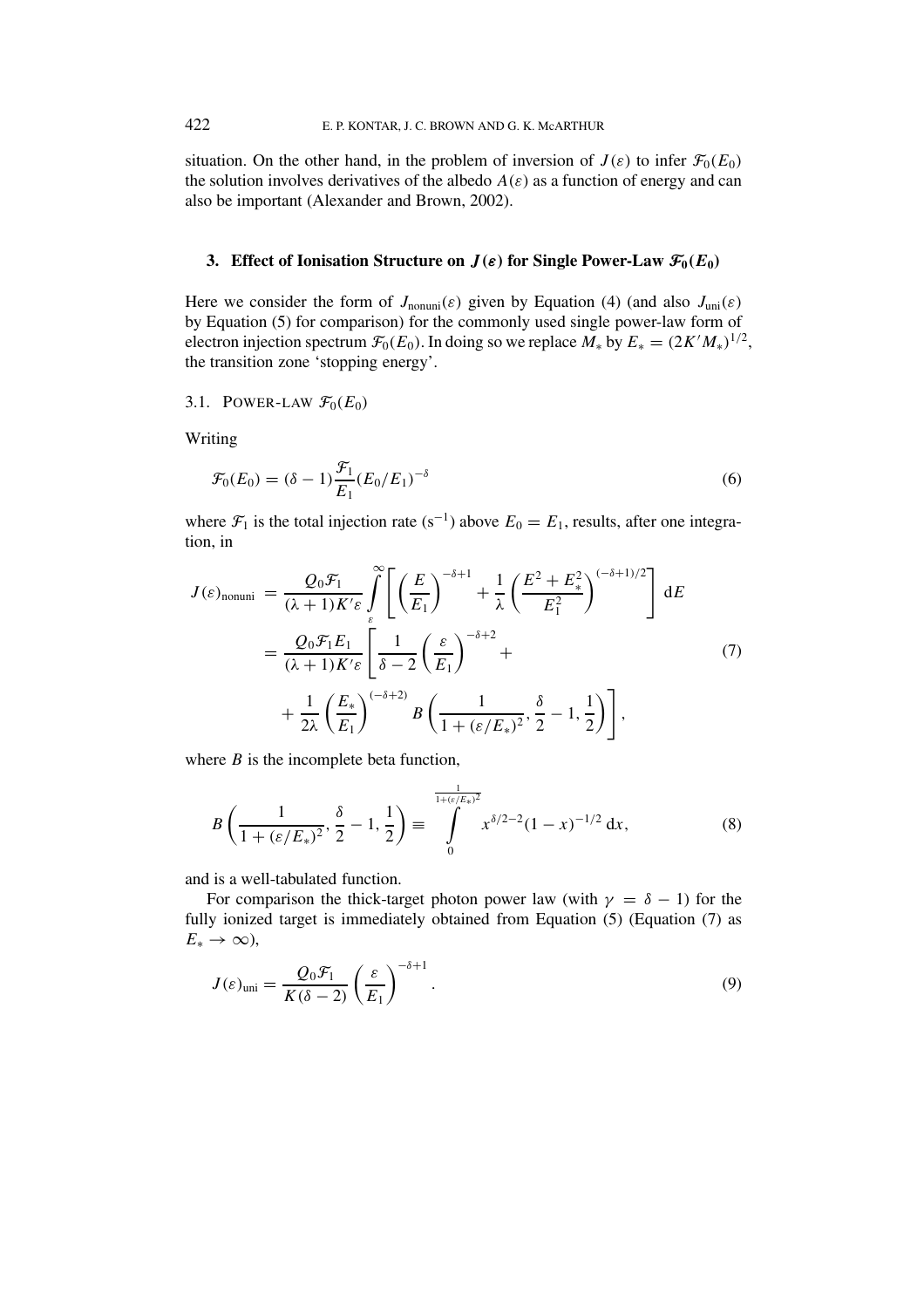

*Figure 1.* The RHESSI light curves are shown for the low-energy range 20–50 keV, binned in steps of  $dt<sub>histo</sub> = 1.0$  s. The time intervals taken for the spectral fits are given in Table II.

## **4. Applications to RHESSI Data**

We have chosen four examples of RHESSI flare spectral data sets. These are the events of 20 February at 11:06 UT, 17 March at 19:26 UT, 31 May at 23:52 UT, and 1 June at 00:06 UT. The corresponding light curves are presented in Figure 1 while the locations and classes of the flares are given in Table I. Note that the event of 31 May is very near the limb and if this involves any footpoint occultation our analysis based on the whole thick target source volume may be inappropriate.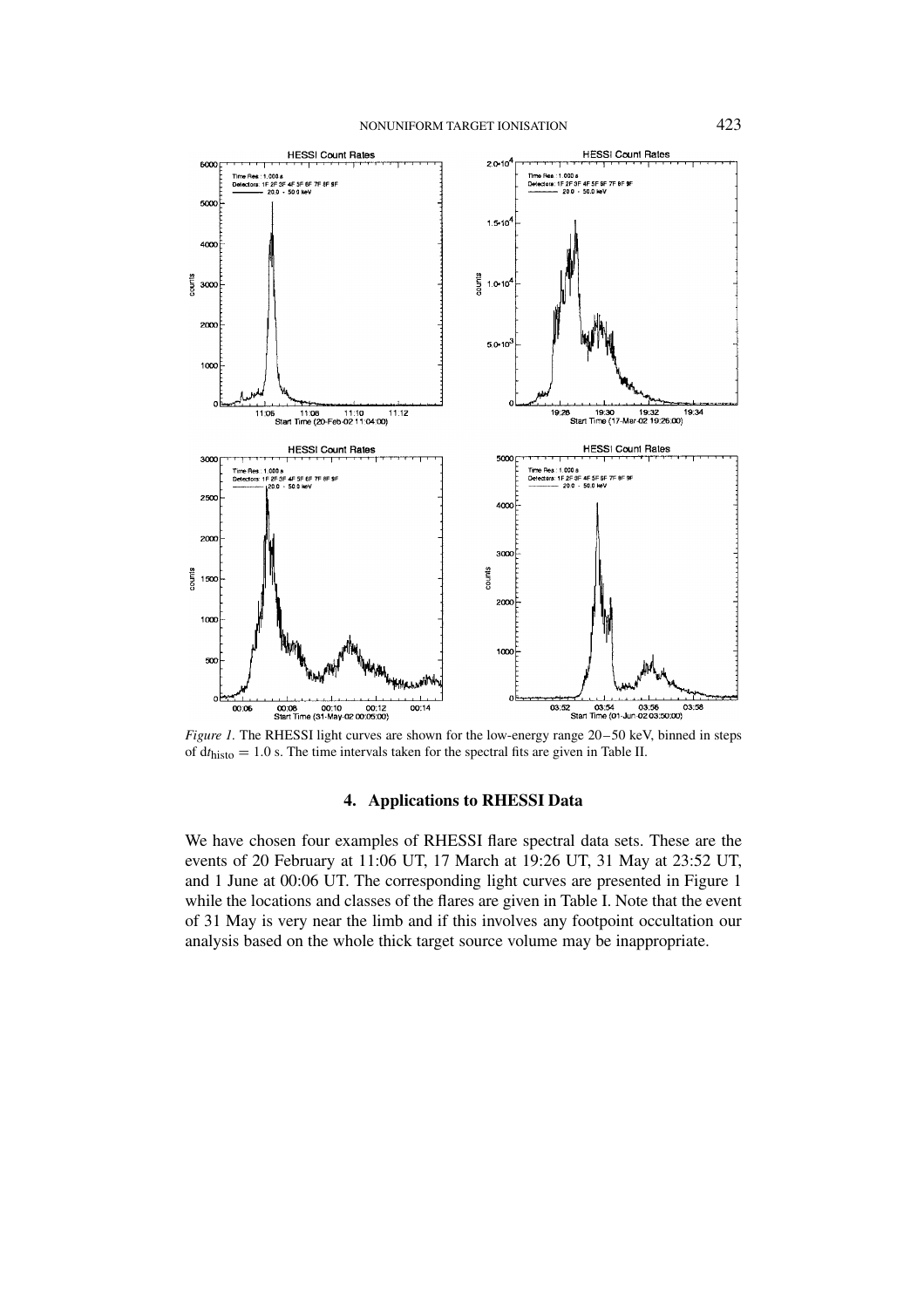| Date         | Class            | Location                        | AR   |
|--------------|------------------|---------------------------------|------|
| 20 Feb. 2002 | C <sub>7.5</sub> | N <sub>15</sub> W <sub>77</sub> | 9825 |
| 17 Mar. 2002 | M4.0             | S <sub>21</sub> E <sub>18</sub> | 9871 |
| 31 May 2002  | M2.4             | S <sub>30</sub> E <sub>90</sub> | 9973 |
| 1 June 2002  | M1.5             | S <sub>19</sub> E <sub>29</sub> | 9973 |
|              |                  |                                 |      |

# TABLE I

Location and flare classification of selected events.

# 4.1. FULLY IONIZED TARGET WITH SINGLE POWER-LAW  $\mathcal{F}_0(E_0)$

After allowance for all instrumental effects (as in Aschwanden, Brown, and Kontar, 2002) the spatially integrated RHESSI spectra in these events can be modeled well as the sum of an isothermal component and a non-thermal component. The energy range below around 10–20 keV (depending on the flare) can be best fit with an exponential function while the range well above this is approximately a power law, though with some steepening at higher energies. The best fit parameter  $(\delta = \gamma + 1, kT)$  values for a single power law are presented in Table I while the spectral fits, made with the help of SPEX, are shown in Figure 2. The figures clearly show that the greatest deviation from a single power law occurs in the range 30– 60 keV (see Figure 2) where the spectra show a downward 'knee'. To improve the fit we need to take a more complex function than the simple power law of Equation (9). This spectral 'knee' in the deka-keV range of *ε* is often attributed to some sharp feature in  $\mathcal{F}_0(E_0)$  such as a broken power law or spectral bump (e.g., Lin and Johns, 1993). However these interpretations are based on the fully ionized target approximation. Here we consider how well the photon data are fit by reverting to a single power law in  $\mathcal{F}_0(E_0)$  but allowing for the ionization structure which is certainly present  $-$  i.e, by the form predicted in Equation  $(7)$ .

#### 4.2. NON-UNIFORMLY IONIZED TARGET WITH POWER-LAW  $\mathcal{F}_0(E_0)$

We therefore fitted the data with the following model prediction (Equation (7))

$$
J(\varepsilon) = \frac{I_0}{(\lambda + 1)\varepsilon} \left[ \frac{\varepsilon^{-\delta + 2}}{\delta - 2} + \frac{E_*^{-\delta + 2}}{2\lambda} B \left( \frac{1}{1 + (\varepsilon/E_*)^2}, \frac{\delta}{2} - 1, \frac{1}{2} \right) \right],\tag{10}
$$

where  $\lambda = 0.55$  and  $I_0$ ,  $E_*$  and  $\delta$  are adjustable parameters. Note that  $I_0$  is just a scale factor depending on  $\mathcal{F}_0$ ,  $E_1$  – see Equation (7).

The best-fit results for  $E_*$  and  $\delta$  are presented in Table III, along with the column depth *N*<sup>\*</sup> equivalent to  $E^*$  and  $\chi^2_{\text{nonuni}}/\chi^2_{\text{uni}}$  is the ratio between total  $\chi^2$  deviations of the model prediction from the data,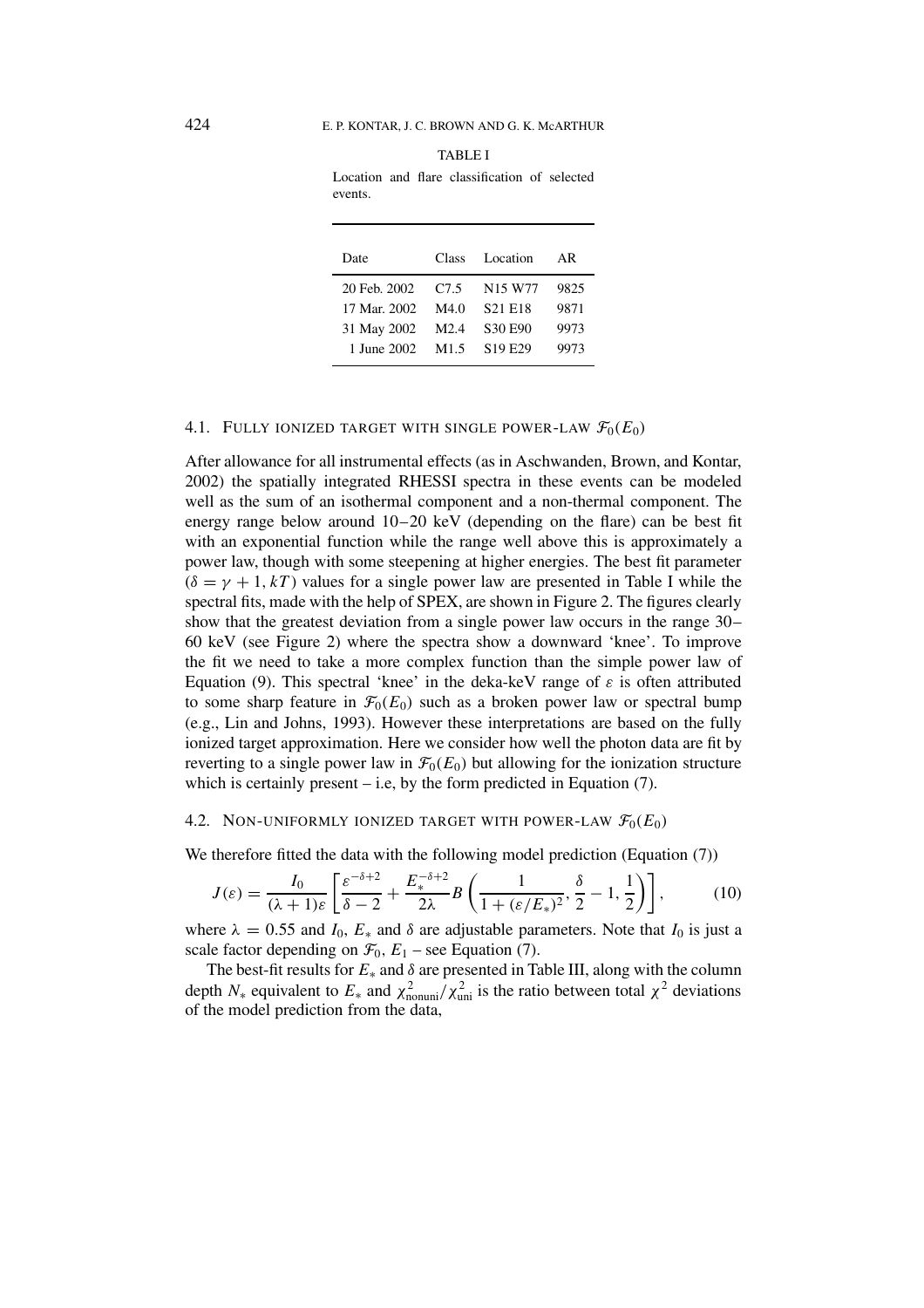#### NONUNIFORM TARGET IONISATION 425



*Figure 2.* The photon spectra and spectral fits with photon power law plus thermal component in the energy range 10–100 keV (*top panel*). The fit parameters are given in Table II. Normalized residuals are presented in the bottom panel showing the deviation of real data from the power law,  $(J_{\text{model}}(\varepsilon) - J_{\text{RHESSI}}(\varepsilon))/J_{\text{RHESSI}}(\varepsilon).$ 

$$
\chi_{\text{model}}^2 = \sum_{i=0}^{N} (J_{\text{model}}(\varepsilon) - J_{\text{RHESSI}}(\varepsilon))^2,
$$
\n(11)

for the two models – non-uniformly  $({_{\text{nonuni}}})$  and uniformly  $({_{\text{uni}}})$  ionized targets. In the four panels of Figure 3 we show the best-fit spectra superimposed on the data for each of the four events. The overall  $\chi^2$  value summed over all data points (11) is much lower for the model allowing for the ionization structure than for the fully ionized case (see Table I) and the individual residuals are also mostly much smaller (note the log scale) in the range 20–60 keV. Above 60 keV the data are pro-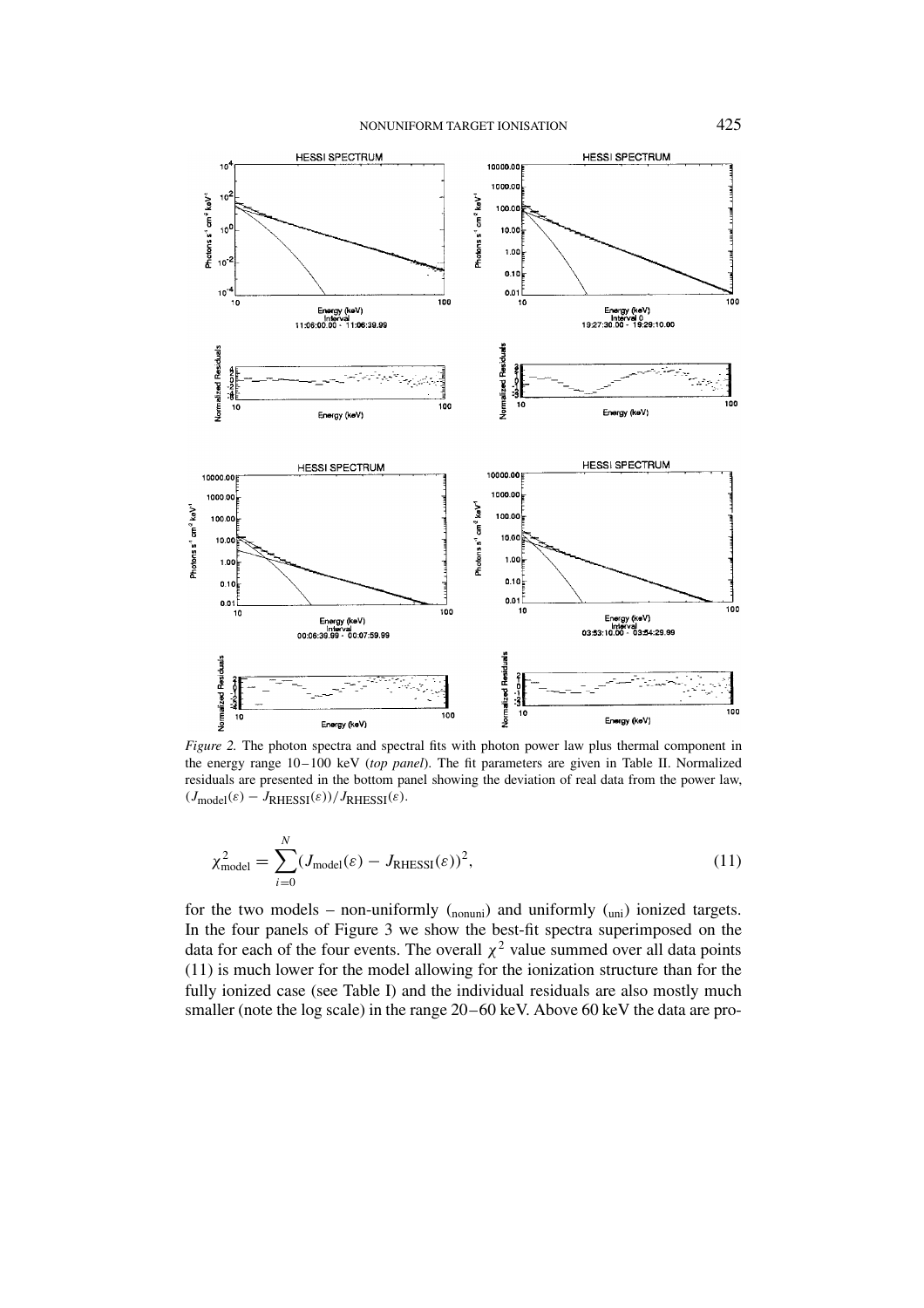Uniformly ionized target model with single power-law  $\mathcal{F}_0(E_0)$  plus thermal component fit for the events – results produced with SPEX.

| Date          | Time (UT)           | δ    | $kT$ (keV) |
|---------------|---------------------|------|------------|
| 20 Feb. 2002  | $11:06:00-11:06:40$ | 4.89 | 1.47       |
| 17 Mar. 2002. | $19:27:30-19:29:10$ | 4.84 | 1.27       |
| 31 May 2002   | $00:06:40-00:08:00$ | 3.79 | 2.02       |
| 1 June 2002   | $03:53:10-03:54:30$ | 4.26 | 145        |
|               |                     |      |            |

#### TABLE III

Best fit non-uniformly ionized target model parameters for single power-law  $\mathcal{F}_0(E_0)$ , and equivalent  $N_*$  (energy range 20–100 keV), and the ratio of  $\chi^2_{\text{nonuni}}/\chi^2_{\text{uni}}$ .

| Date              | $\delta$ |        | $E_*$ (keV) $N_*$ (cm <sup>2</sup> ) | $\chi^2_{\text{nonuni}}/\chi^2_{\text{uni}},$ |
|-------------------|----------|--------|--------------------------------------|-----------------------------------------------|
| 20 Feb. 2002 5.29 |          | 374    | $2.7 \times 10^{20}$                 | 0.032                                         |
| 17 Mar. 2002 4.99 |          | 24.4   | $1.1 \times 10^{20}$                 | 0.047                                         |
| 31 May 2002 4.15  |          | 56.2   | $6.1 \times 10^{20}$                 | 0.041                                         |
| 1 June 2002       | 4.46     | $-210$ | $8.4 \times 10^{19}$                 | 0.055                                         |
|                   |          |        |                                      |                                               |

gressively noise-dominated and therefore both models give similar residuals. Thus, inclusion of the ionization effect allows a much better fit to these RHESSI spectra with a single power-law  $\mathcal{F}_0(E_0)$  than does the usual ionized approximation and removes the need to invoke features in the acceleration process producing  $\mathcal{F}_0(E_0)$ . The inferred best fit  $\delta$  values are slightly higher in the more realistic ionization model (compare Tables II and III).

# 4.3. LOCATION OF THE TRANSITION REGION

By assuming that the main spectral feature observed in the HXR spectra is caused by the increased bremsstrahlung efficiency of the chromosphere and not an original feature in the electron spectra, then for a pure power-law  $\mathcal{F}_0(E_0)$  the non-thermal part of the HXR spectra can be expressed analytically as the combination of a power law and an incomplete beta function (10). The HXR spectra can be fitted with (10) to determine the three parameters of this model i.e., photon flux constant *I*0, electron spectral index *δ* and the transition zone electron stopping energy *E*∗.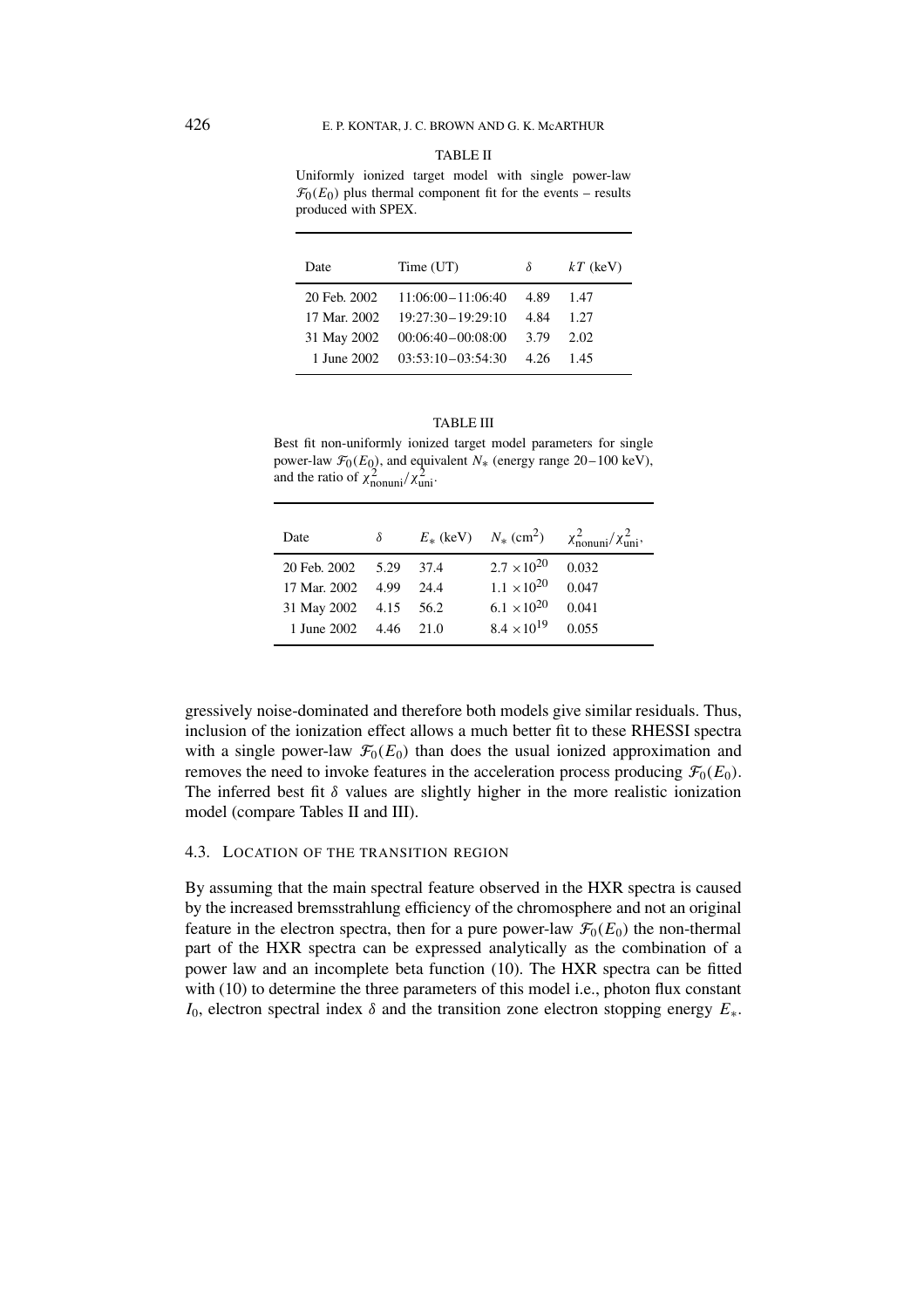

*Figure 3.* The RHESSI spectra (*dots*) and the spectral fit (cf., Table III) for a non-uniformly ionized target for the 4 selected events. The *solid line* represents the model for the nonuniform fit, *dashed lines* correspond to the single power-law fit.

For these flares, the best fit values of the transition region energy parameter *E*<sup>∗</sup> lie in the 20–60 keV range. The stopping energy can be readily converted into a column density of the total material the electron passed through to reach the chromosphere, so this fitting procedure allows estimation of the coronal column density from  $E_* =$  $(2K'M_*)^{1/2}$ . This corresponds for our events to  $M_* = (1.2-11) \times 10^{20}$  cm<sup>-2</sup> with the equivalent  $N_*$  in the range  $(0.8 - 7) \times 10^{20}$  cm<sup>-2</sup>. Thus the spectral power of RHESSI enables us to derive the transition region column depth. By extending the work of Aschwanden, Brown, and Kontar (2002) using RHESSI spectral images to derive hard X-ray source heights for limb events and combining this with the spectral estimate of *N*<sup>∗</sup> it should be possible to determine the geometric height of the transition region inside the thick target flare loop. This is the subject of a future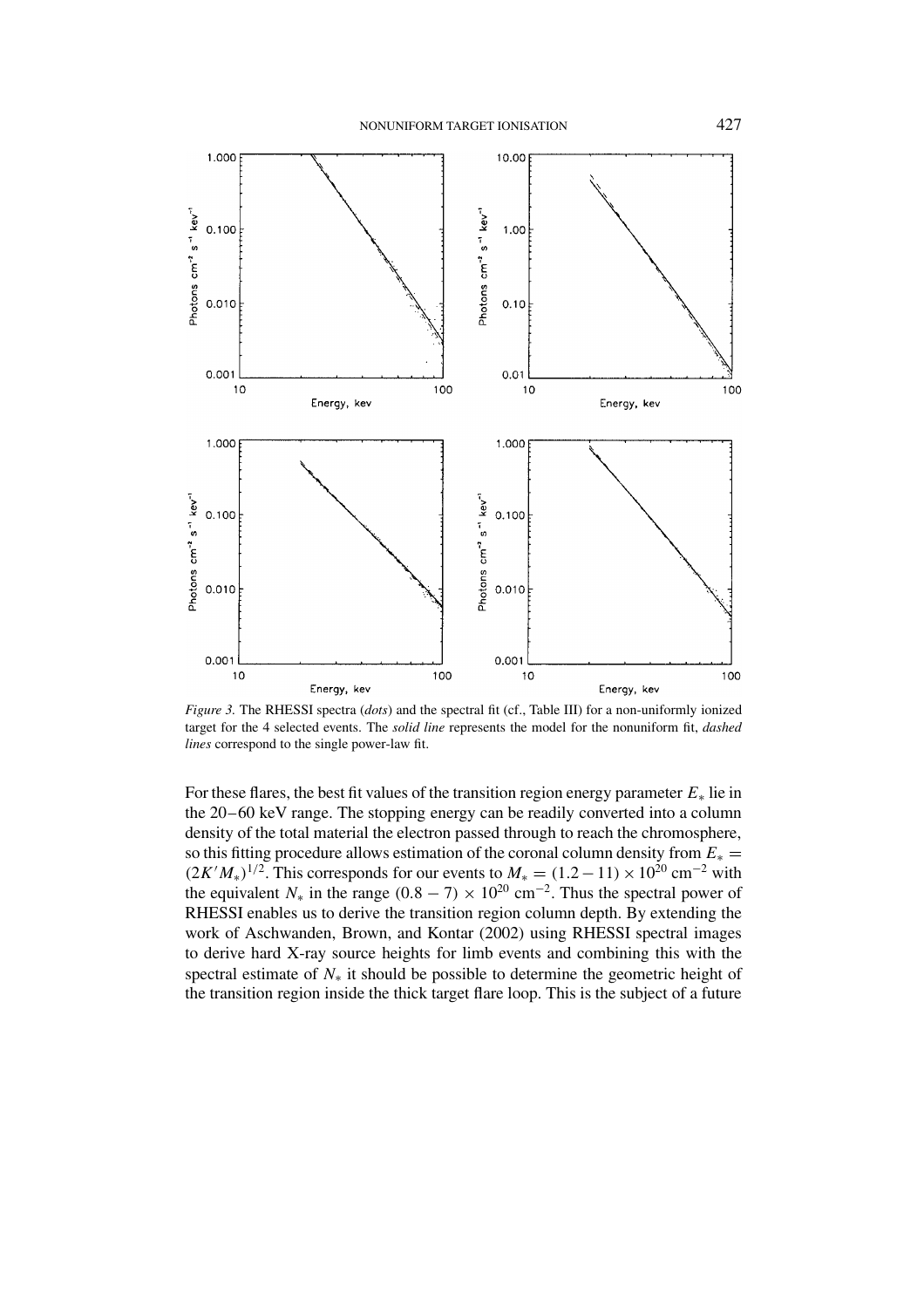paper where we will also attempt to follow the evaporative evolution of *N*<sup>∗</sup> as the flare progresses, using our spectral fitting technique.

#### **5. Discussion and Conclusions**

Starting from the basic principles of collisional propagation of a thick-target beam in the non-uniformly ionized solar plasma we derived a simple model for its bremsstrahlung spectrum for a general electron injection spectrum  $\mathcal{F}(E_0)$ . For a pure power-law  $\mathcal{F}(E_0)$ , with two adjustable parameters  $\mathcal{F}_1$ ,  $\delta$  plus the stopping energy *E*<sup>∗</sup>, we can physically explain the observed deviation from a power-law photon spectrum, agreeing much better with RHESSI data than the pure power law obtained in the usual uniformly ionized target analysis. The method is also transparent and easy to use for general  $\mathcal{F}(E_0)$ . Finally we note that there are known additional effects which should be included in refined spectral modeling which might lead to deviations from a single photon power law. In particular there is the effect of solar HXR albedo (Alexander and Brown, 2002). In summary, the results show that

– detailed RHESSI spectral data show a deviation from a simple power law in the range 20–100 keV often attributed to a feature in  $\mathcal{F}_0(E_0)$ , i.e., in the acceleration process.

– inclusion of the effect of target ionization change across the transition region removes the need for any such feature in  $\mathcal{F}_0(E_0)$  which can then be a pure power law, favouring a stochastic process.

– using the technique presented in the paper one can determine the energy *E*<sup>∗</sup> corresponding to the transition zone depth and hence the value of that column depth.

#### **Acknowledgement**

This work was supported by a PPARC Rolling Grant.

#### **References**

Alexander, C. R. and Brown, J. C.: 2002, *Solar Phys.*, this volume.

Aschwanden, M. J.: 2002, *Space Sci. Rev.* (in press).

Aschwanden, M. J., Brown, J. C., and Kontar, E. P.: 2002, *Solar Phys.*, this volume.

Brown, J. C.: 1971, *Solar Phys.* **18**, 489.

Brown, J. C.: 1973a, *Solar Phys.* **28**, 151.

Brown, J. C.: 1973b, *Solar Phys.* **31**, 143.

Brown, J. C. and Emslie, A. G.: 1988, *Astrophys. J.* **331**, 554.

Brown, J. C., McArthur, G. K., Barrett, R. K., McIntosh, S. W., and Emslie, A. G.: 1998, *Solar Phys.* **179**, 379.

Craig, I. J. D. and Brown, J. C.: 1986, *Inverse Problems in Astronomy*, Hilger, Bristol.